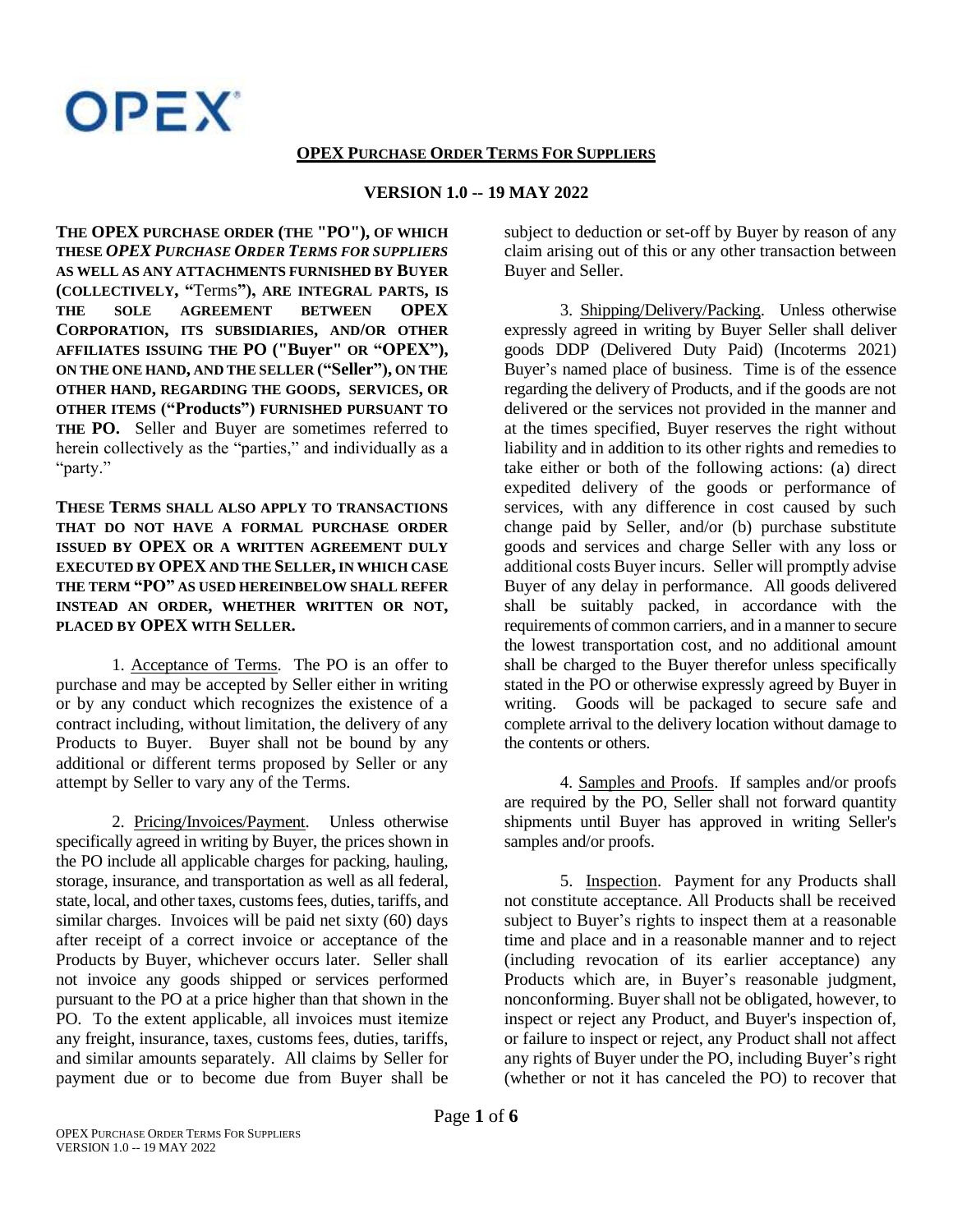

portion of the price that has been paid (if any) and charge Seller the reasonable expenses of inspection and return, including unpacking, examining, and re-packing. Without limiting the foregoing, if the quality of a Product is unsatisfactory in the reasonable judgment of Buyer, Buyer may reject the Product, recover that portion of the price that has been paid (if any), and charge Seller the reasonable expenses of inspection and return as applicable, including for unpacking, examining, and repacking.

6. Title and Risk of Loss. Title and risk of loss and damage to goods purchased under the PO shall vest in Buyer upon the completion of delivery (DDP, Buyer's place of business) (Incoterms 2021) and acceptance by Buyer. However, if Seller is specifically authorized in writing to invoice Buyer for goods prior to delivery and acceptance of the goods, or prior to or during the performance of services, title to such goods shall vest in Buyer upon payment of the invoice, but the risk of loss and damage shall pass to Buyer as provided in the preceding sentence.

7. Changes. Buyer shall have the right to make changes at any time in the scope, quantities, place/time for performance, delivery schedules, methods of packaging or shipment, and/or other requirements and specifications applicable to the Products. Buyer may also direct Seller for any reason to suspend in whole or in part the provision of goods or the performance of services permanently or for such period as may be determined by Buyer. If the changes described in this section result in an increase or decrease in Seller's cost or time requirements, an equitable written adjustment shall be made upon Seller's prompt notification to Buyer of Seller's proposed adjustment. Any claim for an increase by Seller will be deemed waived unless asserted in writing within ten (10) days from receipt by Seller of the notice of the change.

8. Warranty. Seller warrants that it shall deliver clear, unrestricted, and unencumbered title to all Products, and that all Products (1) will be of good quality and workmanship and free from all defects (latent and patent); (2) will be new (unless specifically agreed otherwise in a writing signed by Buyer); (3) will conform to all specifications and descriptions furnished or specified by Buyer: (4) will conform to any samples and to any statements made on the containers, labels, sales literature, or advertisements for such Products; (5) will be adequately contained, packaged, marked, and labeled; (6) will be merchantable and will be safe and appropriate for the purpose for which goods or services of that kind are normally used; and (7) if Seller knows or has reason to know the particular purpose for which Buyer intends to use the Products, will be fit for such particular purpose. Seller's obligations under these warranties shall survive and be unaffected by any inspection, testing, acceptance, conveyance of title, and use. These warranties shall run to Buyer, its affiliates, its subsidiaries, and to its/their customers, users, successors, and assigns. Seller agrees to promptly replace or repair any Product not conforming to the PO or to the aforesaid warranties, without any expense (including, without limitation, transportation expense) to Buyer. In the event of Seller's failure promptly to repair or replace such nonconforming Product, Buyer, after reasonable notice to Seller, reserves the right without liability and in addition to its other rights and remedies to repair or replace such Product and charge Seller for the costs incurred by Buyer in doing so. Seller shall provide Buyer at least one (1) year's advance written notice if any good covered by the PO will no longer be manufactured or produced, and Seller shall accept Buyer's orders for such goods during the term of the PO or such one-year period, whichever is longer.

9. Compliance. Seller represents and warrants that all goods and services furnished pursuant to the PO shall have been manufactured, shipped, and performed in compliance with all applicable federal, state, local, and international laws and regulations, including but not limited to: (1) all environmental and health and safety laws and regulations, including but not limited to the U.S. Federal Occupational Safety and Health Act as applicable, the Directive 2002/95/EC of the European Parliament and of the Council of 27 January 2003 on the restriction of the use of certain hazardous substances in electrical and electronic equipment (ROHS) (or the latest version thereof), and the Regulation (EC) No 1907/2006 of the European Parliament and of the Council of 18 December 2006 concerning the Registration, Evaluation, Authorization and Restriction of Chemicals (REACH) (or the latest version thereof); (2) all applicable laws and regulations governing fair hiring practices, the prevention of discrimination in employment, and the prevention of child and forced or compulsory labor; (3) with regard to sellers located in the United States, the U.S. Fair Labor Standards Act and the U.S. Americans with Disabilities Act; and (4) all applicable laws and regulations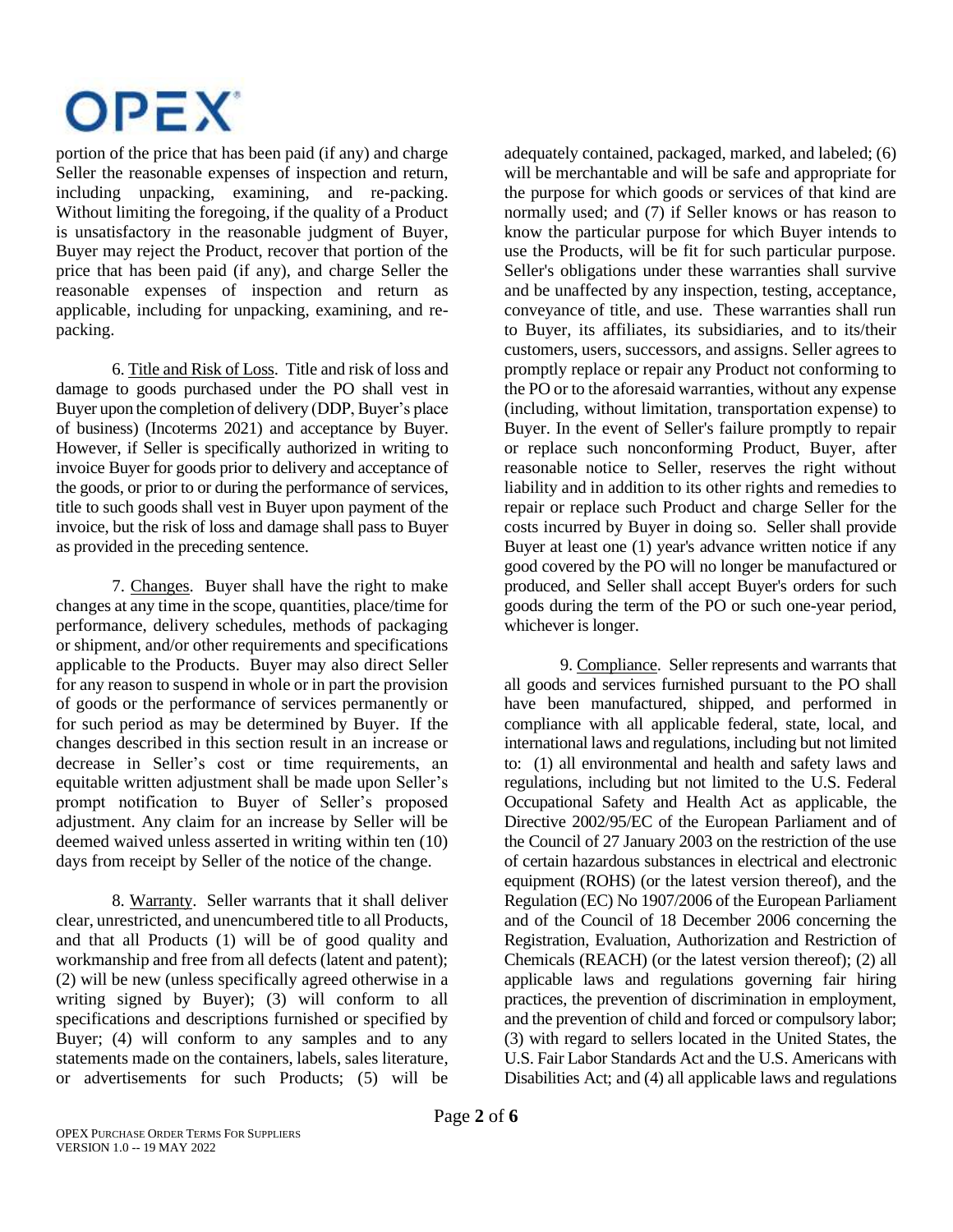

requiring the Seller to secure permits, certificates, licenses, approvals, and inspectionsto provide the Seller's goods and services

Additionally, Seller represents and warrants that it shall conduct its business in accordance with all applicable laws and regulations relating to anti-bribery, anticorruption, and anti-money laundering and in a manner that complies with OPEX's *Supplier Code of Conduct and Ethics* available at [https://www.opex.com/about](https://www.opex.com/about-us/supplier-terms-and-conditions/)[us/supplier-terms-and-conditions/](https://www.opex.com/about-us/supplier-terms-and-conditions/).

10. Audit. If the PO includes goods, Buyer shall have the right (but not the obligation) to perform audits at Seller's manufacturing and other facilities for the types of Products delivered under the PO, during normal business hours upon reasonable advance notice of the date of such intended audit, in order to ensure compliance with the PO and applicable law. Furthermore, Buyer shall have the right (but not the obligation) to audit the relevant books and records of Seller to verify Seller's compliance with the PO. Seller shall maintain its books and records relating to its provision of goods and services hereunder for a period of thirty-six (36) months and make such books and records available to Buyer and its auditors, provide reasonable cooperation, and take such further action as Buyer may reasonably request at any time(s) within said thirty-six- (36-) month period. Seller agrees to conduct and document corrective and preventive actions promptly based upon the results of Buyer's audits.

11. Customs; Export Control. Seller hereby commits to comply with all applicable import and export regulations and certifies that it will obtain all necessary government approvals, licenses, permits, inspection certificates, customs clearances, or other documentation required by the laws of the originating country, the destination country, and any other country through which the any of Seller's goods may transit. As part of this obligation, Seller agrees that all deliverables will be marked with their Country of Origin according to the standards set forth under U.S. Customs regulations and that an accurate Harmonized Tariff Schedule Classification, Country of Origin, Export Control Classification Number and Valuation will be provided at the time the product is shipped to Buyer. Seller also agrees to provide a true and correct Certificate of Origin, according to the format prescribed by Buyer, for each

product/at the time of shipment, and to provide Buyer with any additional information necessary to substantiate any claim or defense related to the Classification, Country of Origin, and Valuation of the deliverables, as discussed above. Seller agrees to indemnify and hold Buyer harmless with respect to any claim related to the correctness of the certifications provided by Seller. Finally, Seller agrees to not source any deliverables under the PO from Cuba, Iran, Sudan, Syria, and North Korea or from any other countries or individuals subject to general restriction under U.S. laws and regulations and under other applicable laws and regulations.

12. Confidentiality; Data Protection; Publicity. Seller shall treat as confidential all information furnished by Buyer in connection with PO. Without the express written permission of Buyer, Seller shall not disclose to any third party or use for any purpose other than performance under the PO any such information, including, without limitation, any pricing, methods, specifications, instructions, processes, financial data, lists, apparatuses, tools, statistics, programs, research, developments, designs, drawings, customer lists, or marketing information of Buyer. Seller shall not disclose the fact that Buyer has contracted to purchase goods from Seller without Buyer's written permission. Furthermore, Seller shall comply with all applicable federal, state, local and international data protection laws such as the EU General Data Protection Regulation (Regulation EU 2016/679) as applicable. Seller shall not, without Buyer's prior written consent, in any manner advertise or publish the fact Seller has furnished, or contracted to furnish, to Buyer any goods or services, or that Buyer endorses Seller or its goods or services.

## 13. Work Product; Licenses.

A. Retained Intellectual Property. Each party retains all right, title, and interest (including all proprietary rights) in and to its Retained Intellectual Property. "Retained Intellectual Property" consists of each party's concepts, data, designs, developments, documentation, drawings, hardware, improvements, information, inventions, processes, software, techniques, technology, tools, and any other intellectual property, and any third-party licenses or other rights to use any of the foregoing, that (a) exists prior to the Effective Date; or (b) are developed entirely independently by a party, at any time, (i) without any use, knowledge of, or reference to,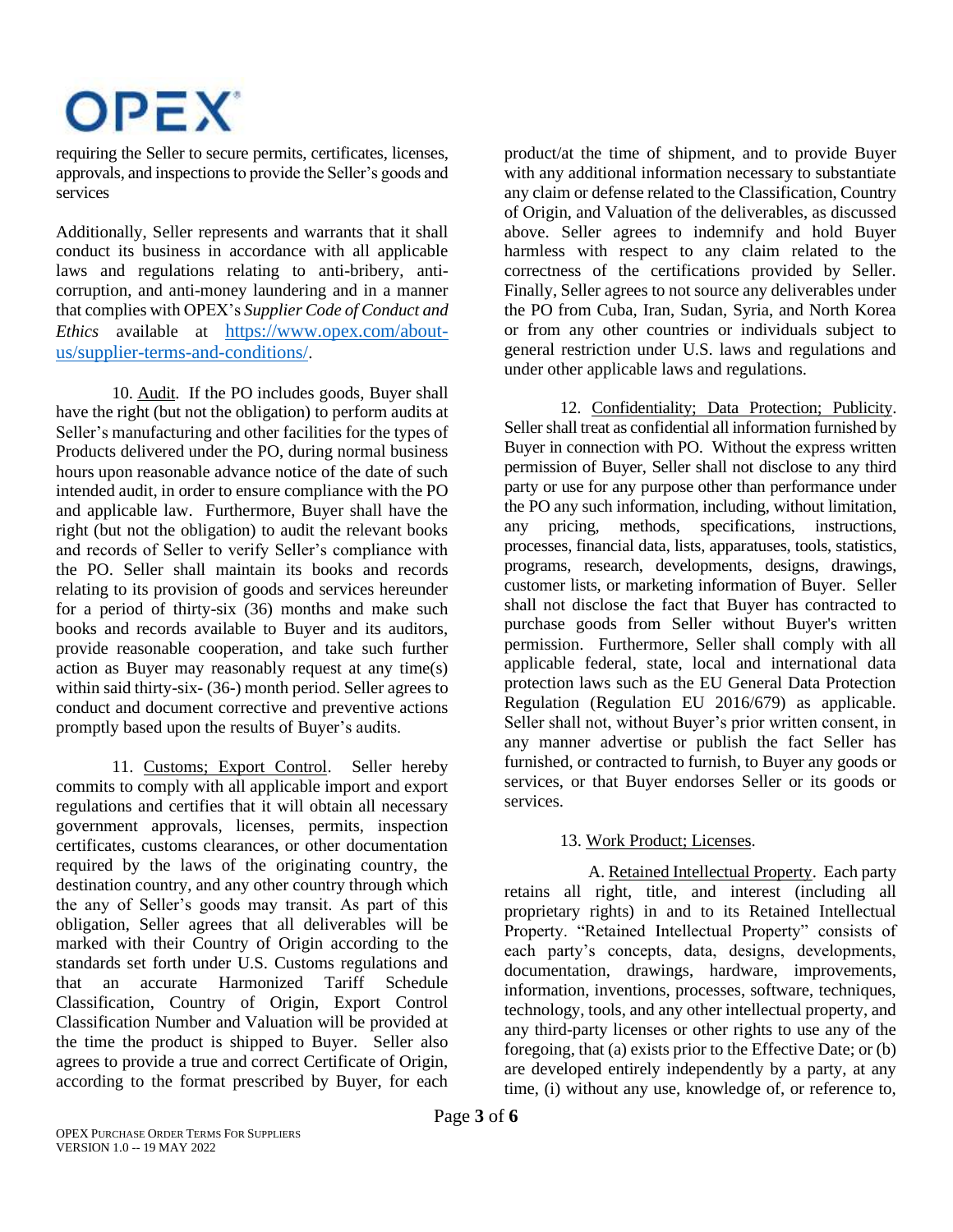

the other party's confidential information or other information obtained in connection with this Agreement and (ii) do not constitute Work Product (as defined below).

B. Work Product. For purposes of this PO, "Work Product" includes, without limitation, all designs, discoveries, creations, works, devices, masks, models, work in progress, service deliverables, inventions, products, computer programs, procedures, improvements, developments, drawings, notes, documents, information and materials made, conceived, or developed by Seller, alone or with others, which result from or relate to the services performed pursuant to the PO, and all copies thereof. Standard goods manufactured by Seller and sold to Buyer without having been designed, customized, or modified for Buyer do not constitute Work Product. All Work Product shall at all times be and remain the sole and exclusive property of Buyer. Seller hereby agrees to irrevocably assign and transfer to Buyer and does hereby assign and transfer to Buyer all of its worldwide right, title, and interest in and to the Work Product including all associated intellectual property rights. Buyer will have the sole right to determine the treatment of any Work Product, including the right to keep it as trade secret, execute and file patent applications on it, to use and disclose it without prior patent application, to file registrations for copyright or trademark in its own name, or to follow any other procedure that Buyer deems appropriate.

C. License to Seller's Retained Intellectual Property. To the extent Supplier's Retained Intellectual Property is embodied or incorporated in any Work Product, Supplier hereby grants Buyer and its affiliates a non-exclusive, worldwide, perpetual, irrevocable, transferable, royalty-free, fully paid-up license to such Retained Intellectual Property necessary to (a) use, make, have made, sell, offer to sell, reproduce, perform, display, distribute, and import such Work Product, (b) adapt, modify, and create derivative works of such Work Product, and (c) sublicense the foregoing rights. Supplier will enter into agreements with its Personnel or any other party as necessary to fully effect such license grant.

14. Buyer's Property; Seller's Tools, Equipment, and Materials. Unless otherwise agreed in writing, any and all designs, drawings, blueprints, molds, tools, equipment, and other materials of every description which Buyer furnishes to Seller or pays for, and any replacement thereof, or any materials affixed or attached thereto, shall be and remain the personal property of Buyer. Seller shall not substitute any property for Buyer's property and shall not use such property except in filling Buyer's orders. All tools, equipment, and other materials are to be maintained in good condition by Seller for as long as they remain active and returned to Buyer promptly upon request. Seller represents and warrants that all tools, equipment, and other materials furnished to Buyer are of a kind and type readily accepted by and transferable within an industry of like nature of Seller, with only limited, reasonable modification. Buyer reserves the right to enter Seller's premises during normal business hours to retrieve any of the items above (e.g., in the event of Seller's bankruptcy, etc.).

15. IP Indemnity. Seller agrees to indemnify and hold Buyer, its affiliates, subsidiaries, and its/their respective successors, assigns, and each of their respective officers, directors, employees, agents, contractors, customers, and users harmless from all liabilities, claims, demands, judgments, decrees, other actions, damages, royalties, costs, losses, and expenses (including incident attorney's fees) arising from any infringement or claimed infringement of any patent, copyright, trademark, trade secret, or other proprietary right occasioned by the use or sale by Buyer of Products covered by the PO. Seller agrees that it will, upon request of Buyer and at Seller's own expense, defend or assist in the defense of any action which may be brought against Buyer for such infringement or claimed infringement and that Buyer may be represented by and actively participate through its own counsel in any such action.

16. General Indemnity; Insurance. Seller agrees to defend, indemnify and hold Buyer, its affiliates and their respective successors, assigns, and each of their respective officers, directors, employees, agents, contractors, customers, and users harmless against all liabilities, claims, demands, other actions, judgments, decrees, damages, costs, losses and expenses arising from (1) any breach by Seller of any provision, covenant, representation, or warranty set forth or referenced in the PO, (2) the failure of any Product to meet the requirements of federal, state, local, or any other applicable law or regulation; (3) any act or omission, direct or indirect, negligence, or willful misconduct of Seller, its agents, representatives, employees, or subcontractors; (4) any actual or alleged defect or nonconformity in the services or in the design, manufacturer, material of the goods; (5) any personal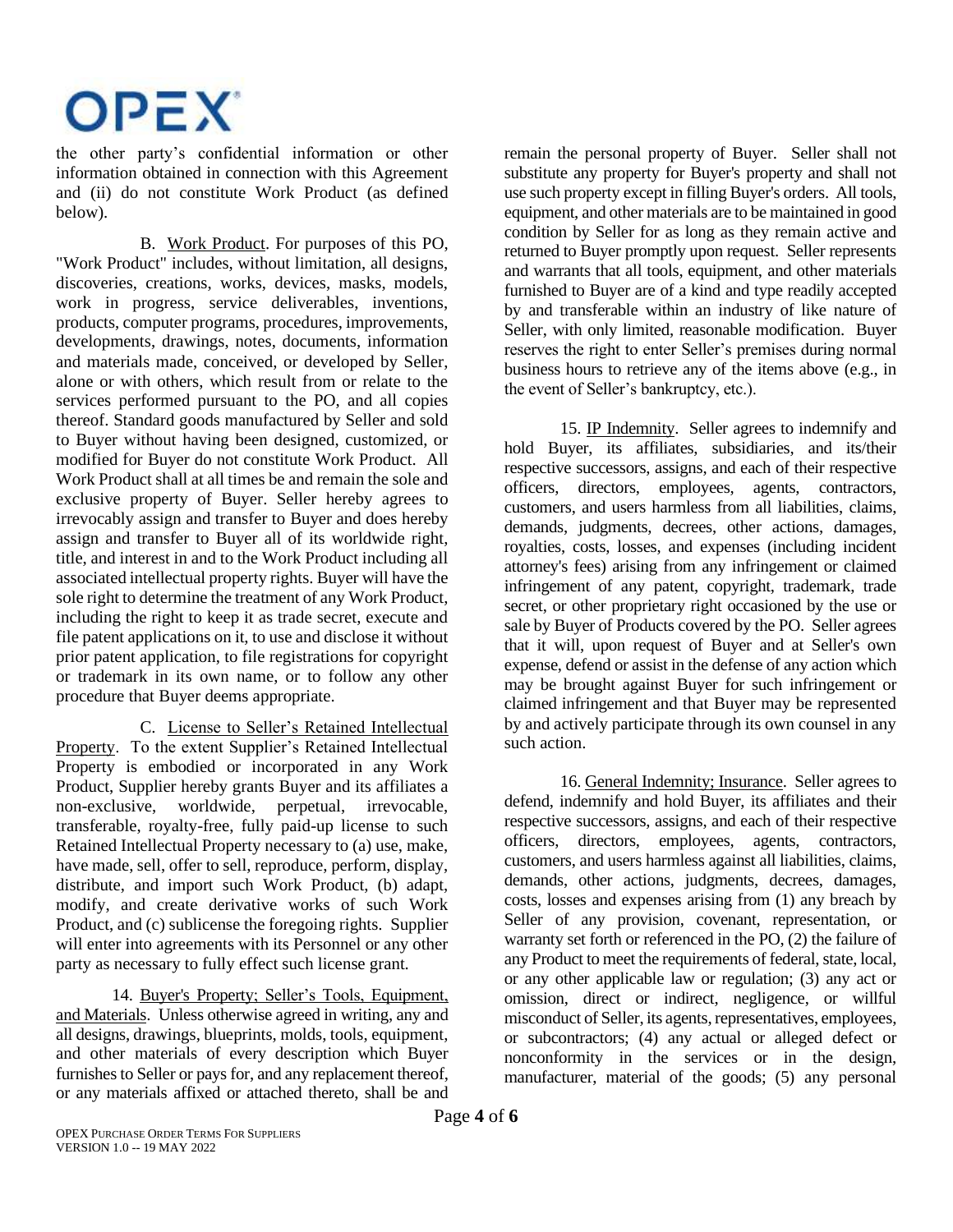

injury or property damage arising out of or resulting from any defective or nonconforming Product or from any act or omission of Seller, its agents, representatives, employees, or subcontractors; and (6) any Product recalls. Seller shall obtain and keep in force for three years after the last delivery of goods or services under the PO insurance coverage that is reasonable for providers of similar size in Seller's industry, including reasonable coverages and amounts customary in such industry. Within five (5) days of receipt of a request from Buyer, Seller agrees to provide Buyer with a certificate of insurance evidencing Seller's insurance coverages.

17. Remedies. If Seller breaches this Agreement, Buyer, in addition to the remedies expressly set forth in this PO, shall have all other remedies available by law and at equity.

18. Limitation of Liability. TO THE FULLEST EXTENT PERMITTED BY APPLICABLE LAW, IN NO EVENT WILL BUYER'S OR ITS RELATED ENTITIES' AGGREGATE LIABILITY ARISING OUT OR RELATED TO THIS PO EXCEED THE TOTAL AMOUNT ACTUALLY PAID OR PAYABLE BY BUYER TO SELLER FOR THE APPLICABLE GOODS OR SERVICES FURNISHED UNDER THIS PO THAT CAUSED THE LIABILITY, NOR WILL BUYER OR ITS RELATED LEGAL ENTITIES BE LIABLE FOR ANY LOST REVENUES, LOST PROFITS, INCIDENTAL, DIRECT, INDIRECT, CONSEQUENTIAL, SPECIAL, PUNITIVE OR OTHER SIMILAR LOSSES AND DAMAGES, EVEN IF ADVISED OF THE POSSIBILITY THEREOF.

19. Termination. Buyer may cancel or terminate this PO in whole or in part at any time and without cause. Upon notice of cancellation or termination, Seller will inform Buyer of the extent to which it has completed its performance under this PO as of the date of the notice and collect and deliver to Buyer any Products which then exists. If the PO is canceled or terminated in whole or in part by Buyer, Seller shall be compensated proportionately to the extent that items have been accepted by Buyer or services properly rendered in accordance with the PO prior to the date of cancellation or termination less any deductions or set-off. Buyer shall have no further liability.

20. Force Majeure. Either party shall be excused from its obligations hereunder if it is unable to perform by reason of an unforeseeable occurrence beyond its reasonable control, including but not limited to, fires,

floods, accidents, civil unrest, acts of God, war, governmental embargoes excluding however strikes, industrial disputes, unanticipated market shortages of labor, materials, or supplies. Notwithstanding the foregoing, obligations may only be excused if the party affected by such circumstance or event (i) gives the other party prompt written notice of such circumstance or event promptly after its occurrence; (ii) has fully complied with Section 21 (Business Continuity); and (iii) has used its commercially reasonable best efforts to minimize the effect of such circumstance or event. The other party may terminate the PO at its option if such circumstance or condition shall continue for more than thirty (30) days.

21. Business Continuity. Seller acknowledges its performance under the PO may play a crucial role in Buyer's product supply and/or customer service commitment, and that Seller's business operations must be resilient and capable of withstanding the effects of disruptions in service. Seller represents and warrants that it has and updates a business continuity plan ("BCP") to ensure the timely delivery of goods and services. Seller agrees to deliver a copy of its BCP to Buyer upon Buyer's request, to notify Buyer in a timely manner of any actual or anticipated business continuity events, and to its use its commercially reasonable best efforts to cure any such noncompliance with its as soon as practicable.

22. Relationship of the Parties. Seller is an independent contractor, and nothing contained in this PO will be deemed or construed to create a partnership, joint venture, agency, or other relationship between the parties other than that of seller and buyer.

23. Assignment; Subcontracting. No part of the PO may be assigned, transferred, or subcontracted by Seller without the prior written consent of Buyer.

24.Severability. In the event that any one or more of the provisions contained in the PO, or the application thereof in any circumstances, is held invalid or unenforceable in any respect under applicable law, (1) a suitable and equitable provision shall be substituted therefor in order to carry out, so far as may be valid and enforceable, the intent and purpose of such invalid and unenforceable provision and (2) such invalidity or unenforceability shall not affect any other provision of the PO.